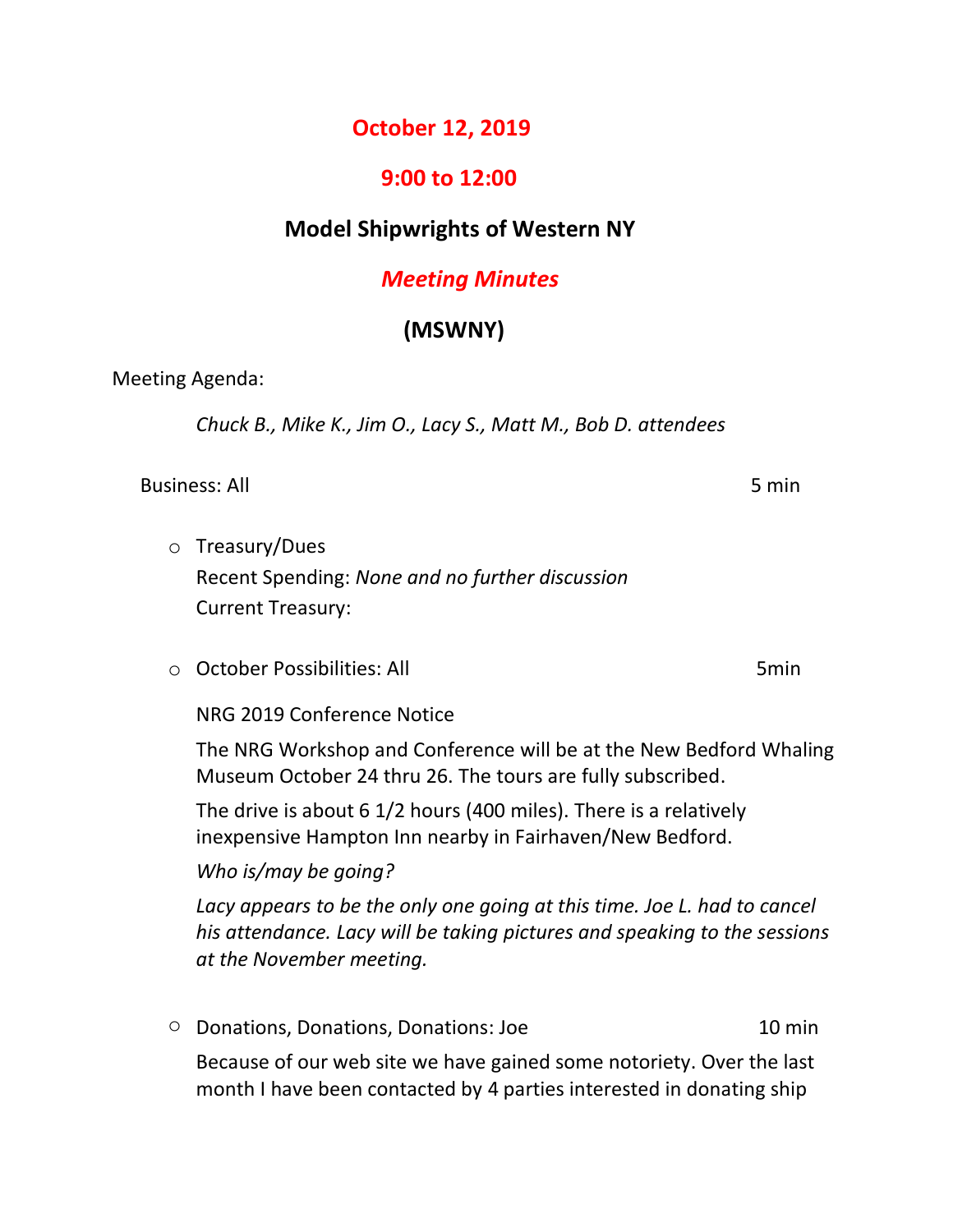kits, tools and models to our organization. I will be speaking to the offerings and what we should do with the donations. Your ideas here would be of great help.

- Unopened kit of The Bluenose (Model Shipways)
- Three models, all need work, Bluenose, Sea Witch, Constitution (plastic)
- Partially completed hull of Half Moon AL kit, tools etc.
- Awaiting feedback on another donor who is cataloging late husband's holdings
- Ex Navy and sea captain is sending us his kit of the WASA as he is no longer interested in building it.

*We will have to find a good home and for these kits/models. It was suggested we post the model collections on our web site and offer them in a more open arena and that we include the IPSMS folk for any plastic models we receive.*

 $\circ$  The Web Site: All  $\circ$  5 min

I have just been notified that the cost of maintaining the public domain web site will increase in November and will rise from \$168 to \$204. We need a group discussion in light of this 20% increase.

*The attendees remain supportive of continuing the public domain version of our web site despite the cost increase. Dues, that have already collected should cover the cost.*

O Model Restoration Project: Brian 5 min

My stab at representing Brian left something to be desired. Brian we would like you to share your progress to date and pictures of the restoration and of course your outlook for completion.

*Brian was unable to attend due to his work schedule. We will bring him back next month.*

Main Meeting Agenda: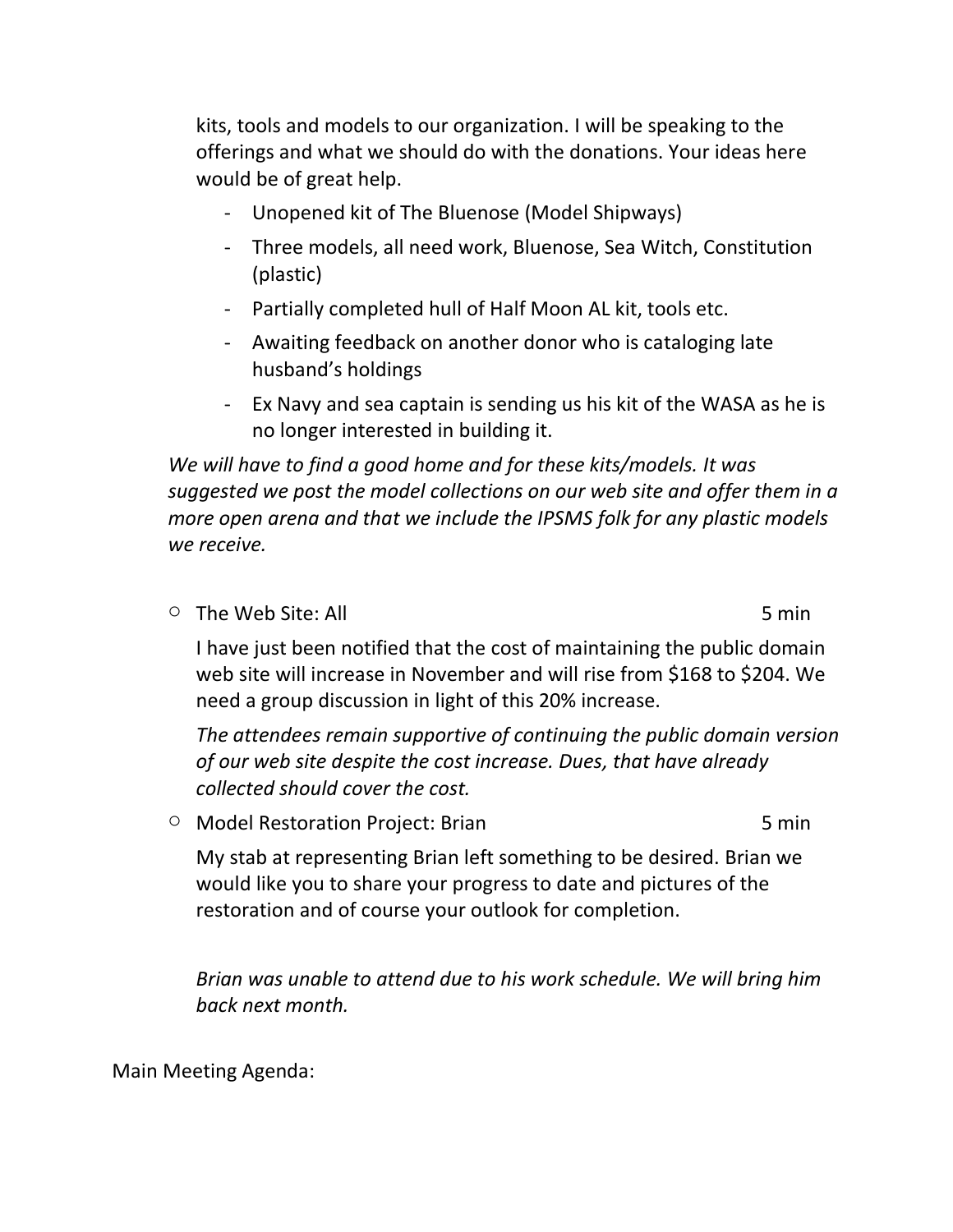o Today's Technology Applied to Ship Modeling: Joe 25 min Joe has been experimenting with CNC routing as it relates to fabricating l parts for ship models. Bill provided Joe with sample files of his Mortar Schooner to replicate on his Sainsmart 3018 Pro CNC system. Simultaneously Joe was working with a Rochester Woodworker Society member to fabricate certain parts on his professional system for yet another model. Joe will share his experiences with the group.

*Joe presented his findings and has posted a condensed version of the subject under Shop Notes as a revised segment on CNC machining.*

o A Method of Planking a Bow: Chuck Passaro 25min In constructing his Winchelsea, Chuck Passaro has released some special videos on how he goes about planking the bow of his incredibly beautiful models. This should be informative to all.

*We were unable to view this series of 3 videos as the speaker system of my laptop was inadequate to provide the sound amplification. Here is the link to these excellent videos.* [https://modelshipworld.com/topic/21431](https://modelshipworld.com/topic/21431-discussions-about-chapter-two-external-hull-planking-for-winchelsea/) [discussions-about-chapter-two-external-hull-planking-for-winchelsea/](https://modelshipworld.com/topic/21431-discussions-about-chapter-two-external-hull-planking-for-winchelsea/) *We may bring this back for the November meeting*.